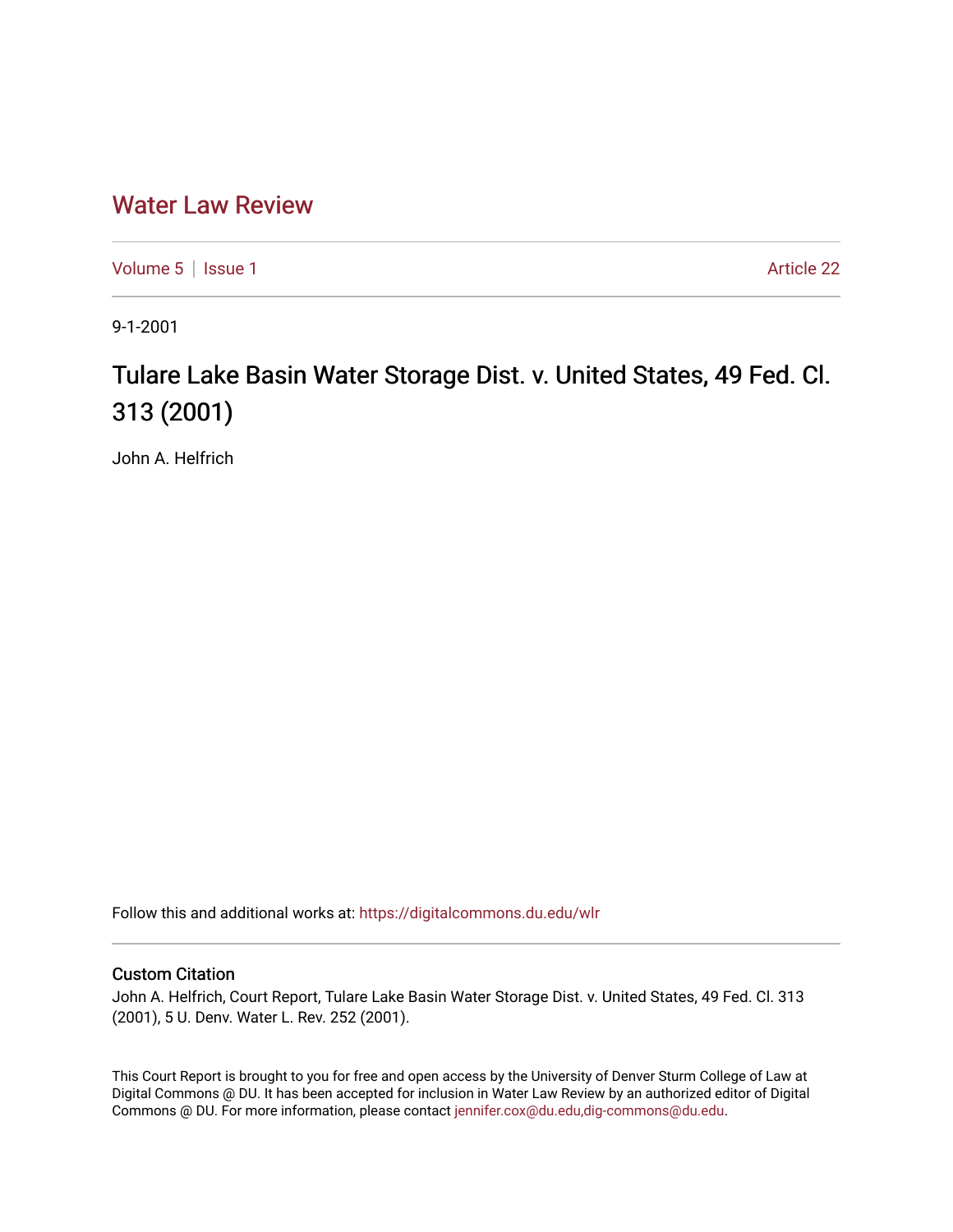exempted nonpoint source pollution from antidegradation review; and (2) the EPA properly approved Montana's mixing zone policies and procedures, which exempted areas within the mixing zone from antidegradation review.

Dealing with the threshold issue of the appropriate standard of review, the appellate court disagreed with American Wildlands' assertions that the EPA's determinations involved purely legal questions and that the court should not defer to the EPA. According to the appellate court, Congress had clearly delegated authority to the EPA to make determinations as to when water quality standards were consistent with the Act. As such, the appellate court invoked the twostep approach to judicial review of agency interpretations of congressional acts announced in *Chevron v. Natural Resources Defense Council* Under that approach, if the statute is clear and unambiguous, the plain language controls. However, if the statute is silent or ambiguous on the issue, the court must decide whether the agency's interpretation is based on a permissible construction of the statute. According to the appellate court, the Act was silent on the specific questions raised by the case. Thus, the appellate court deferred to the EPA's determinations, and asked only if such determinations were permissible constructions of the Act.

Turning to the EPA's approval of Montana's standard exempting nonpoint source pollution from antidegradation review, the appellate court agreed with the district court and concluded that nothing in the Act demanded a state adopt a regulatory system for nonpoint sources, or gave the EPA the authority to regulate such sources. Thus, the appellate court found that the EPA's approval of this standard was a permissible construction of the Act. Second, regarding the EPA's approval of Montana's policies and procedures exempting areas within the mixing zone from antidegradation review, the appellate court noted that the use of mixing zones was a practical necessity for meeting water quality criteria at a discharge pipe and was a widespread practice. The appellate court agreed with the EPA that the Act's antidegradation requirements applied to the waterbody as a whole, and not specifically to the mixing zone. Therefore, the appellate court found the EPA's approval of Montana's mixing zone policies and procedures a permissible construction of the Act.

*MatthewJ Costinett*

## **FEDERAL CLAIMS COURT**

**Tulare** Lake **Basin** Water Storage Dist. **v.** United States, 49 Fed. **Cl. 313 (2001)** (holding that water restrictions imposed pursuant to the Endangered Species Act amounted to a physical taking under the Fifth Amendment and were compensable).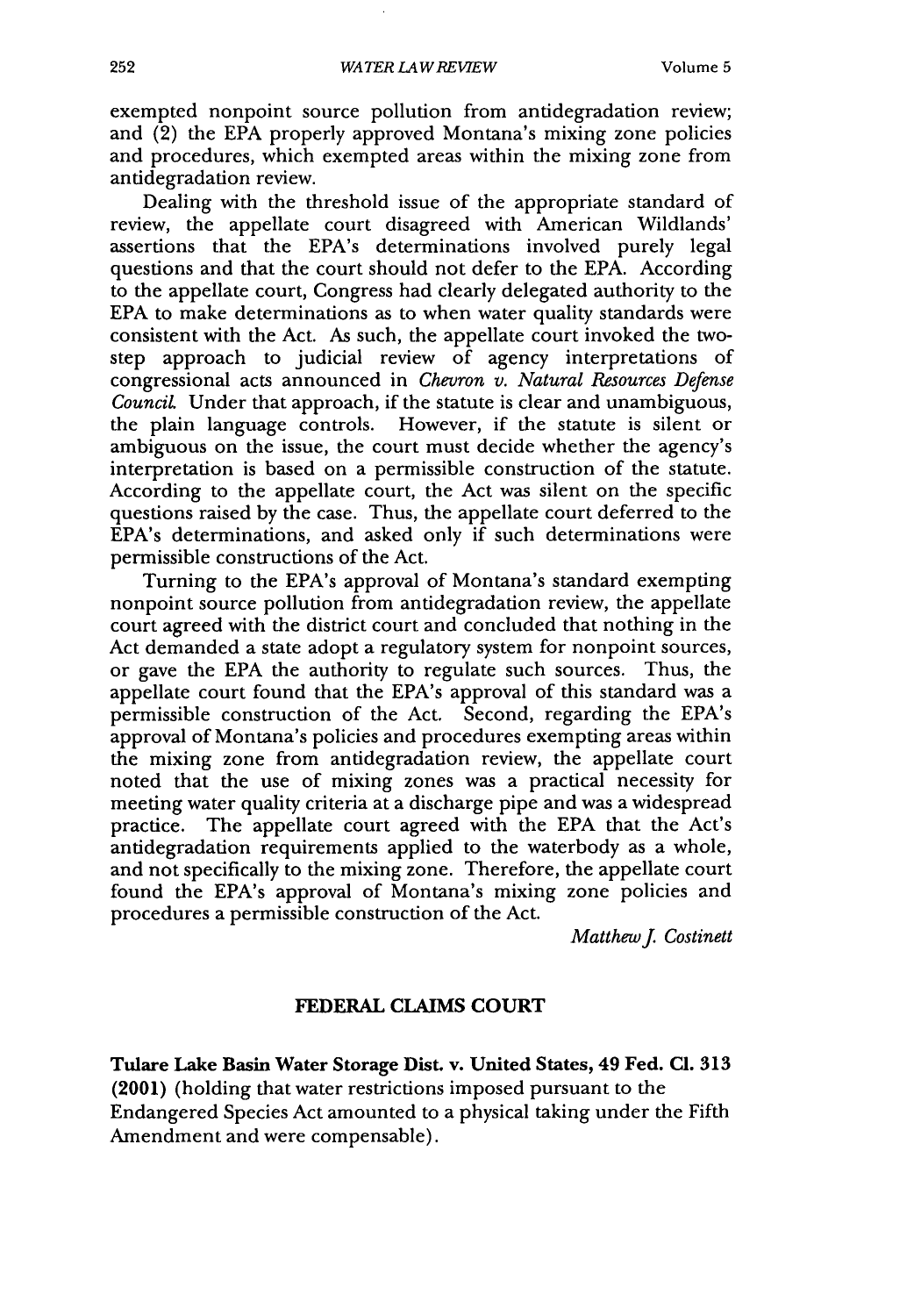The United States Fish and Wildlife Service and the National Marine Fisheries Service (collectively "the government") determined that delta smelt and winter-run chinook salmon were in danger of extinction. In fulfillment of their duties under the Endangered Species Act, the government issued biological opinions that the proposed operations of the State Water Project ("SWP") and the Central Valley Project ("CVP") were likely to jeopardize the continued existence of these species. The opinions included Reasonable and Prudent Alternatives ("RPAs") that limited the amount of water available for distribution to users.

The SWP and CVP capture water from the Feather and Sacramento Rivers and distribute it through canals to users in southern California. The State Water Resources Control Board ("SWRCB") grants water use permits to the managers of the SWP and CVP. One of the managers, the Department of Water Resources ("DWR"), in turn, contracts with county water districts for the right to withdraw prescribed quantities of water. The water use restrictions impaired contracts held by Tulare Lake Basin Water Storage District ("Tulare"). Consequently, Tulare sued for compensation under Article V of the Constitution for loss of their water rights.

The government offered three lines of defense. First, the implementation of the RPAs merely frustrated the contract's purpose and did not effectuate a taking. Second, the restrictions did not meet the criteria for a regulatory taking. Third, the government cannot be held liable for a taking when it does no more than impose a limit on Tulare's title that background principles of state law would otherwise require.

The United States Court of Federal Claims felt the government misapplied the legal authority supporting their first argument, *Omnia Commercial Co. v. United States.* The court distinguished *Omnia* on the basis that *Omnia* could claim only a contract expectancy, not ownership, while Tulare had an identifiable right to a stipulated volume of water. Thus, while under California law, the title to water remained with the state; the contracts in question created a property interest sufficiently mature to remove it from the realm of an *Omnia* analysis.

Next, the government argued the water use restrictions did not meet the criteria of a regulatory taking. Applying the *Penn Central* balancing test, Tulare's claim must fail because regulatory concern over fish and the de minimis economic loss limited Tulare's reasonable contract expectations. However, Tulare argued the action was a physical taking. Under that theory, Tulare possessed contract rights to a specified amount of water, which the government prevented them from using and thereby deprived them of the entire value of their contract right. The court agreed with Tulare, describing water rights as a special form of property where the mere restriction of use eviscerated the right itself since the sole entitlement was to the use of the water. Thus, the court held that the government's denial of the right to use all the water to which Tulare was entitled accomplished a